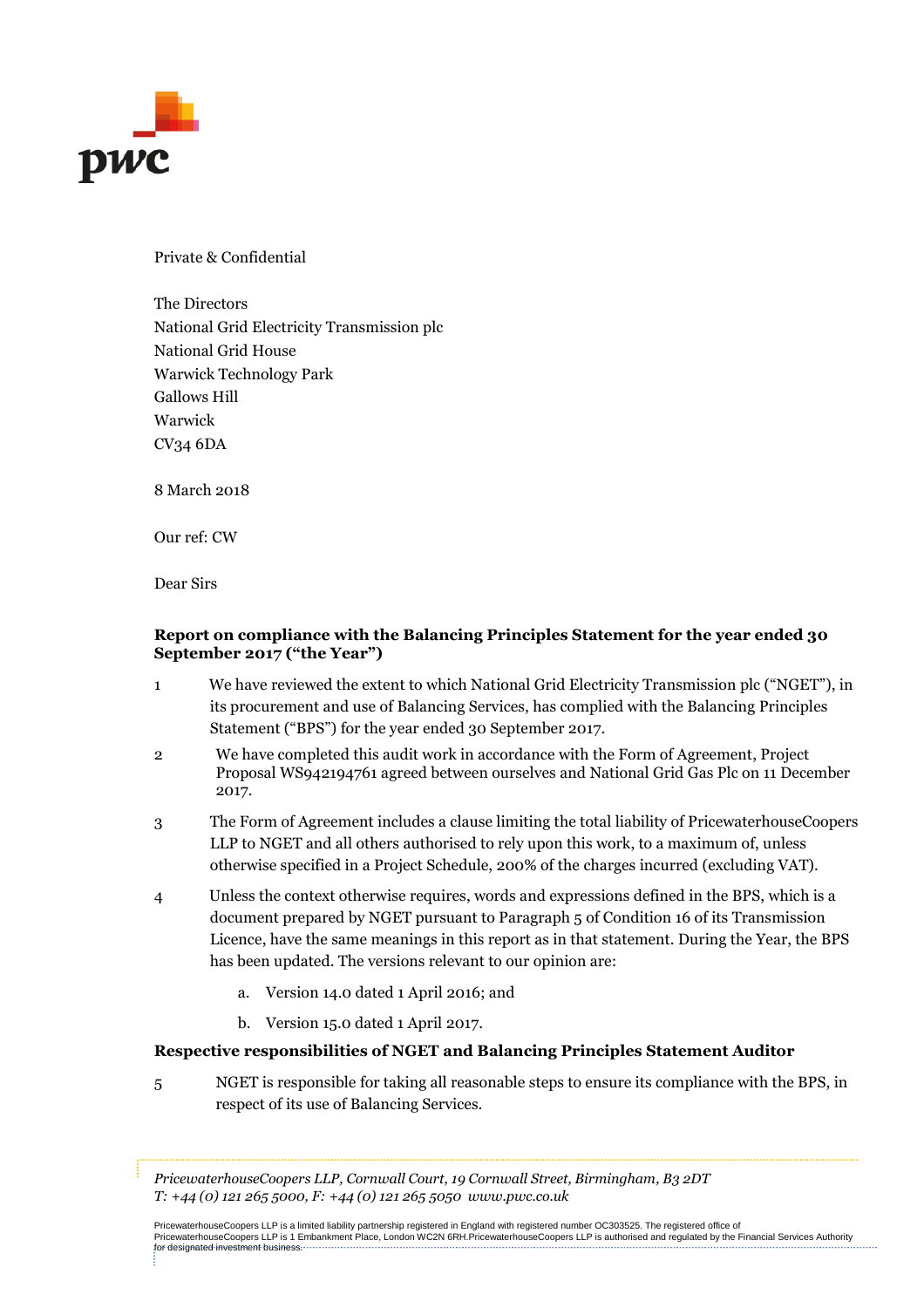

6 It is our responsibility, within the Terms of Reference, to review on a sample basis, the compliance of NGET with the BPS in respect of the use of Balancing Services. This work is performed with a view to expressing an independent opinion as to whether NGET has complied with the relevant requirements in the Balancing Principles Statement.

### **Independence and Quality Control**

- 7 We complied with the Institute of Chartered Accountants in England and Wales (ICAEW) Code of Ethics, which includes independence and other requirements founded on fundamental principles of integrity, objectivity, professional competence and due care, confidentiality and professional behaviour.
- 8 We apply International Standard on Quality Control (UK) 1 and accordingly maintain a comprehensive system of quality control including documented policies and procedures regarding compliance with ethical requirements, professional standards and applicable legal and regulatory requirements.

### **Basis of review and scope of work**

- 9 We have performed the reasonable assurance engagement in line with the requirements of the International Standard on Assurance Engagement 3000 (Revised), - '*Assurance engagements other than audits or reviews of historical financial information'* issued by the International Auditing and Assurance Standards Board .
- 10 We have planned and performed our review in accordance with our review approach dated 22 January 2018, which we have agreed with NGET and which is set out in our document "Supplement to the Balancing Principles Statement report for the year ended 30 September 2017" ("the Supplement") which we have sent to both NGET and the Office of Gas and Electricity Markets ("Ofgem").
- 11 The Supplement provides a detailed description of the approach we have adopted to the review. In particular, it describes those aspects of Balancing Services that we have examined during our review and those which are outside the scope of this review. Our review included an examination, on a test basis, of both the Balancing Services procured and used by NGET, and of the estimates and judgements made by NGET in using Balancing Services. This report should be read in conjunction with the Supplement.
- 12 In reaching our conclusion we assessed the risk of a material breach of the way NGET has used Balancing Services compared with the requirements of the BPS, whether caused by fraud or other irregularity or error, and determined the adequacy of procedures and controls established by NGET to eliminate or reduce such risks.

### **Opinion**

13 Based on our procedures, in our opinion, NGET has complied with the relevant requirements in the Balancing Principles Statement in all material respects, during the year ended 30 September 2017, with regards to:

*PricewaterhouseCoopers LLP, Cornwall Court, 19 Cornwall Street, Birmingham, B3 2DT T: +44 (0) 121 265 5000, F: +44 (0) 121 265 5050 www.pwc.co.uk*

PricewaterhouseCoopers LLP is a limited liability partnership registered in England with registered number OC303525. The registered office of<br>PricewaterhouseCoopers LLP is 1 Embankment Place, London WC2N 6RH.Pricewaterhous for designated investment business.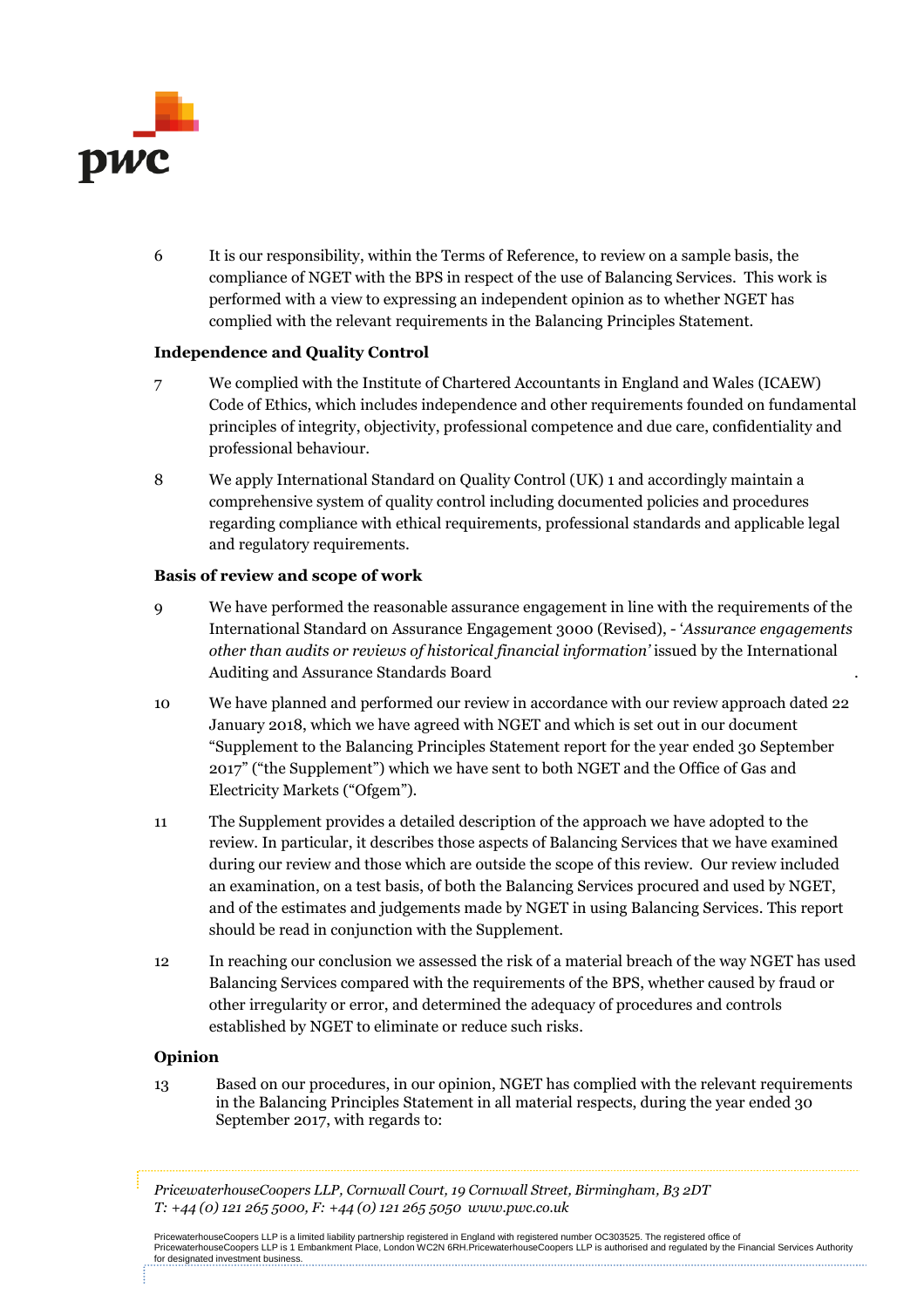

- the receipt and validation (including application of default data) of Physical Notification ("PN") data;
- the consistency of demand and operational data provided to market participants during the Day Ahead and within day balancing processes to data used internally by NGET and confirmation that the required timetable for the issue of this data has been met;
- the call off of Balancing Services in cost order during the Day Ahead balancing process. Balancing Services to include Ancillary Services active power contracts only;
- the call off of Balancing Services in cost order during the within day balancing process. Balancing Services to include Ancillary Services active power contracts and accepted Bids and Offers in the Balancing Mechanism including Pre Gate Closure BMU Transactions ("PGBTs"); and
- NGET's adherence to internal operating procedures for activities that impact the call off of Balancing Services during the day-ahead and within day balancing processes. For the avoidance of doubt, this includes internal operating procedures that relate to the management of transmission constraints and response/reserve holdings during the dayahead and within day balancing processes.

### **Use of this report**

- 14 This report is intended solely for the use of the Directors of NGET and Ofgem. While we acknowledge that this report will be published on the NGET website, this is for information purposes only and we do not intend that it should be relied upon by anyone other than the parties mentioned above (where terms are agreed with Ofgem in writing).
- 15 The maintenance and integrity of that website is the responsibility of the Directors of NGET. The work that we carried out does not involve consideration of the maintenance and integrity of that website and, accordingly, we accept no responsibility for any changes that may have occurred to this report since it was initially presented on the website.
- 16 This report has been prepared in the expectation that NGET and Ofgem will have sufficient experience of Balancing Services to understand the scope of our review without further background explanation and to evaluate the contents of this report in the context of the scope of our work.

Yours faithfully

Pricewaterhouse Coopers LLP

PricewaterhouseCoopers LLP, Birmingham Chartered Accountants

*PricewaterhouseCoopers LLP, Cornwall Court, 19 Cornwall Street, Birmingham, B3 2DT T: +44 (0) 121 265 5000, F: +44 (0) 121 265 5050 www.pwc.co.uk*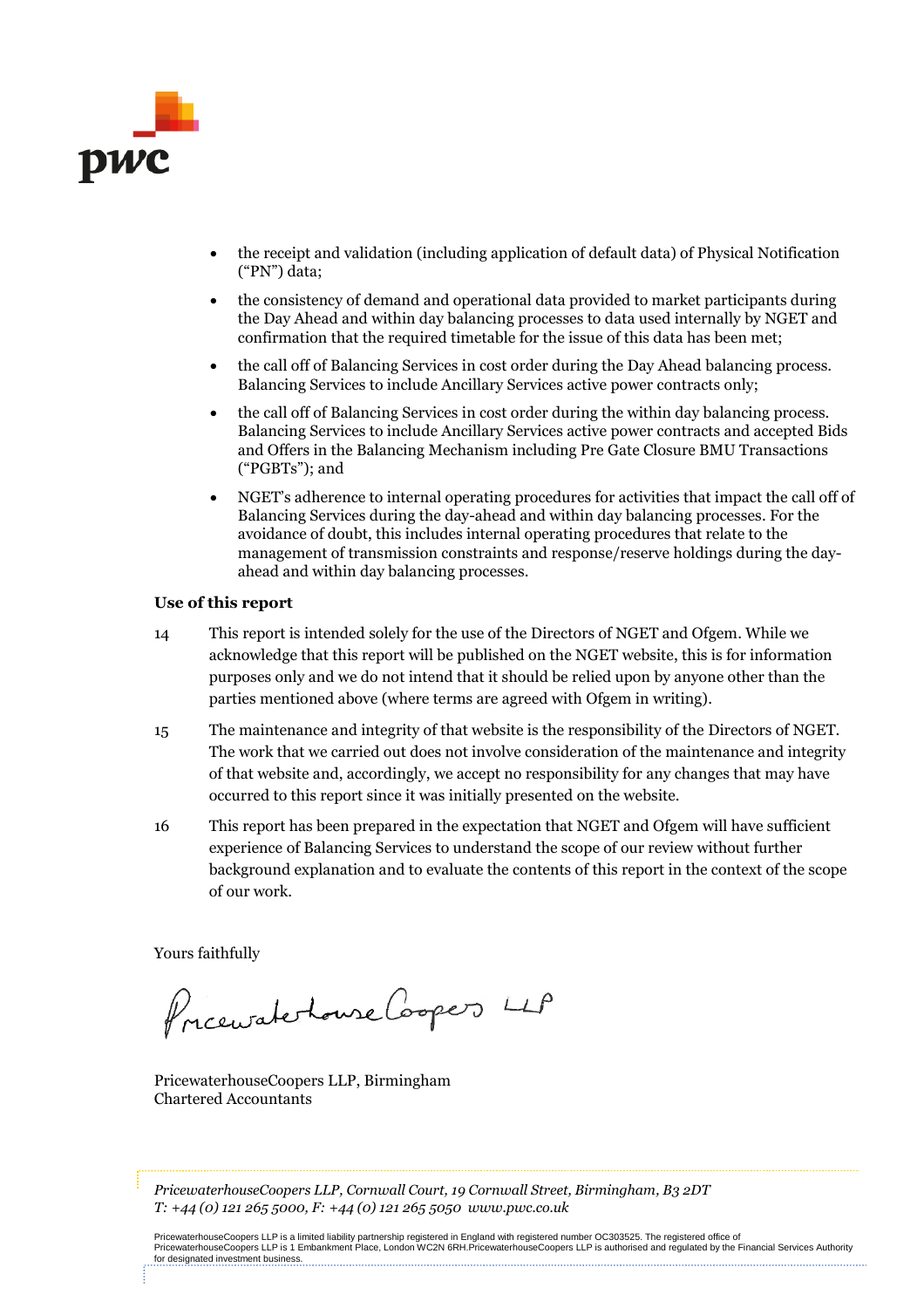*National Grid Electricity Transmission plc Balancing Principles Statement Review* Review approach for the year ended 30 22 *January 2018* September 2017

*The Supplement*

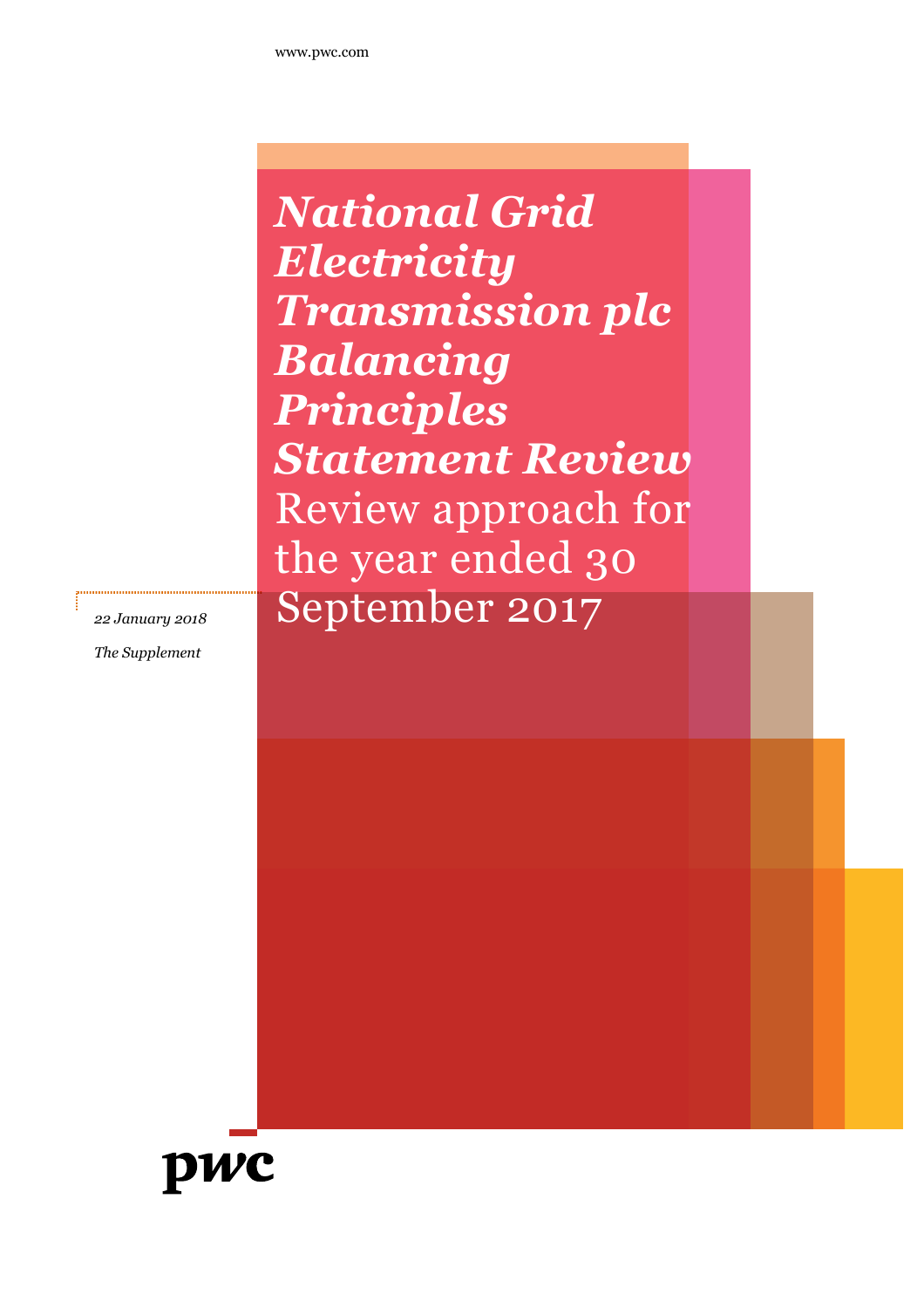# *Table of Contents*

| Objective and scope of the Balancing Principles Statement Review                                                                                       | 3  |
|--------------------------------------------------------------------------------------------------------------------------------------------------------|----|
| Call-off of Balancing Services in cost order                                                                                                           | 4  |
| Review approach                                                                                                                                        | 5. |
| Materiality                                                                                                                                            | 6  |
| More detailed description of review work undertaken                                                                                                    | 6  |
| Receipt and validation of Physical Notification data                                                                                                   | 6  |
| The consistency of data provided to market participants during the "day-ahead" and "within-day" balancing<br>processes to data used internally by NGET | 7  |
| The call-off of Ancillary Services contracts in cost order during the "day-ahead" balancing process                                                    |    |
| The call-off of Balancing Services in cost order during the "within-day" balancing process                                                             | 8  |
| <b>General IT Controls Testing</b>                                                                                                                     | 9  |
| Appendix A: - Risk and response table                                                                                                                  | 10 |
| Appendix $B$ – Draft of our review opinion                                                                                                             | 11 |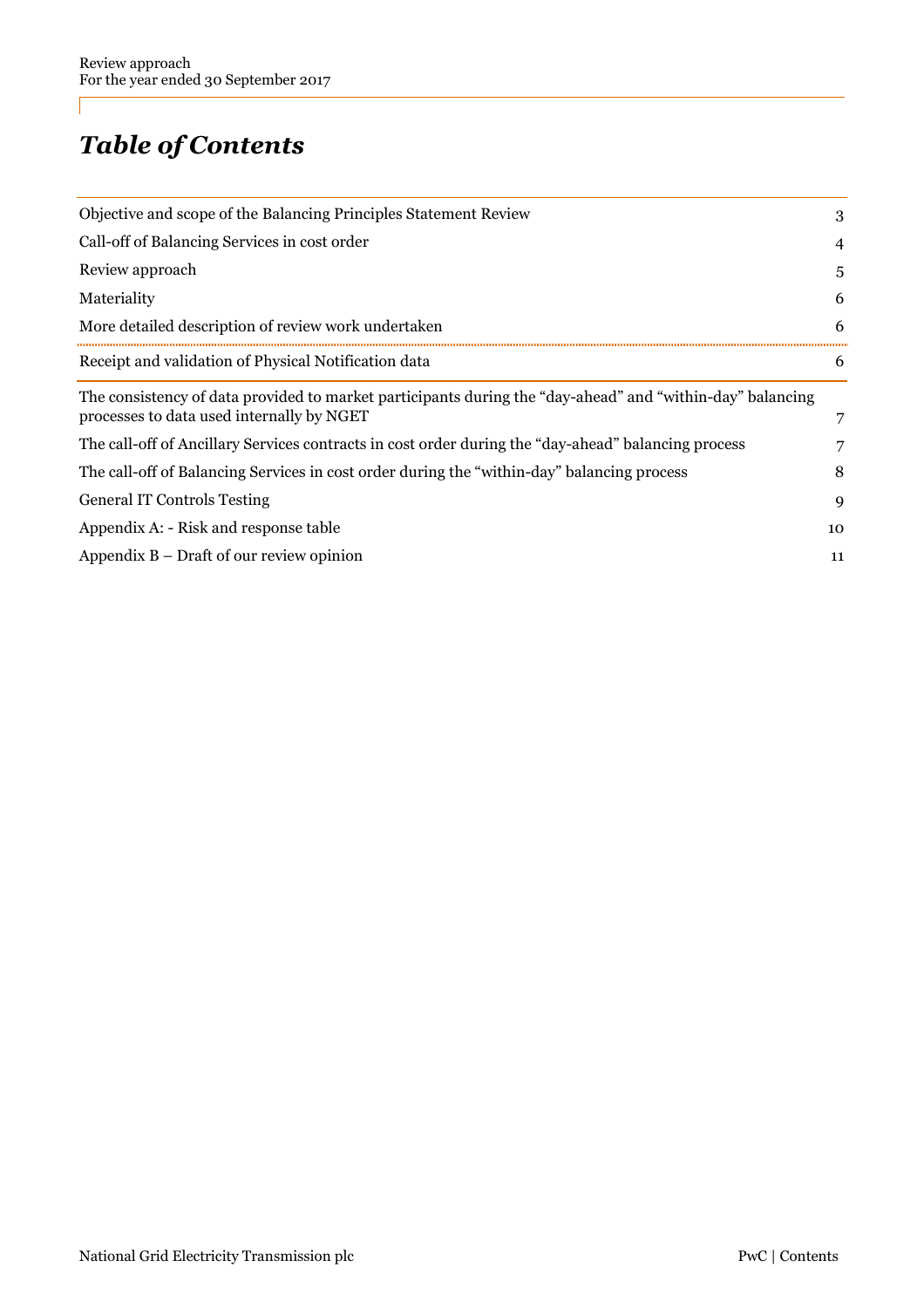## *Objective and scope of the Balancing Principles Statement Review*

- 1 The Balancing Principles Statement<sup>1</sup> ("BPS") sets out, at a high level, National Grid Electricity Transmission plc's ("NGET's") obligations and responsibilities in respect of the management of supply and demand over the national transmission network and has been written to be consistent with NGET's licence obligation to "operate the licensee's Transmission System in an efficient, co-ordinated and economical manner".
- 2 The objective of our review is to form an independent opinion based on our review work as to the compliance of NGET, in all material respects, with the BPS in respect of the use of Balancing Services for the year ended 30 September 2017 ("the Year").
- 3 The reasonable assurance engagement will be performed in line with the requirements of the International Standard on Assurance Engagement 3000 (Revised), - '*Assurance engagements other than audits or reviews of historical financial information'* issued by the International Auditing and Assurance Standards Board.
- 4 This Review Approach has been prepared by PricewaterhouseCoopers LLP ("PwC") and accepted by NGET as the basis for the current year's audit, as required in the contractual arrangements in place between PwC and NGET in respect of this audit.
- 5 Condition C16 of NGET's Transmission Licence defines Balancing Services as:
	- (a) Ancillary Services;
	- (b) offers and bids made in the Balancing Mechanism; and
	- (c) other services available to the licensee which serve to assist the licensee in co-ordinating and directing the flow of electricity onto and over the national electricity transmission system in accordance with the Act or the standard conditions and/or in doing so efficiently and economically, but shall not include anything provided by another transmission licensee pursuant to the System Transmission Code.
- 6 The scope and subject matter for the purposes of ISAE 3000 (Revised), of our review is:
	- (a) the receipt and validation (including application of default data) of Physical Notification ("PN") data;
	- (b) the consistency of demand and operational data provided to market participants during the Day Ahead and within day balancing processes to data used internally by NGET and confirmation that the required timetable for the issue of this data has been met;
	- (c) call off of Balancing Services in cost order during the day-ahead balancing process. Balancing Services to include Ancillary Services active power contracts only;
	- (d) the call off of Balancing Services in cost order during the within day balancing process. Balancing Services to include Ancillary Services active power contracts and accepted Bids and Offers in the Balancing Mechanism including Pre Gate Closure BMU Transactions ("PGBTs"); and
	- (e) NGET's adherence to internal operating procedures for activities that impact the call off of Balancing Services during the day-ahead and within day balancing processes. For the avoidance of doubt, this includes internal operating procedures that relate to the management

<sup>1</sup> *Balancing Principles statement versions 14.0 effective from 1 April 2016 and 15.0 effective from 1 April 2017*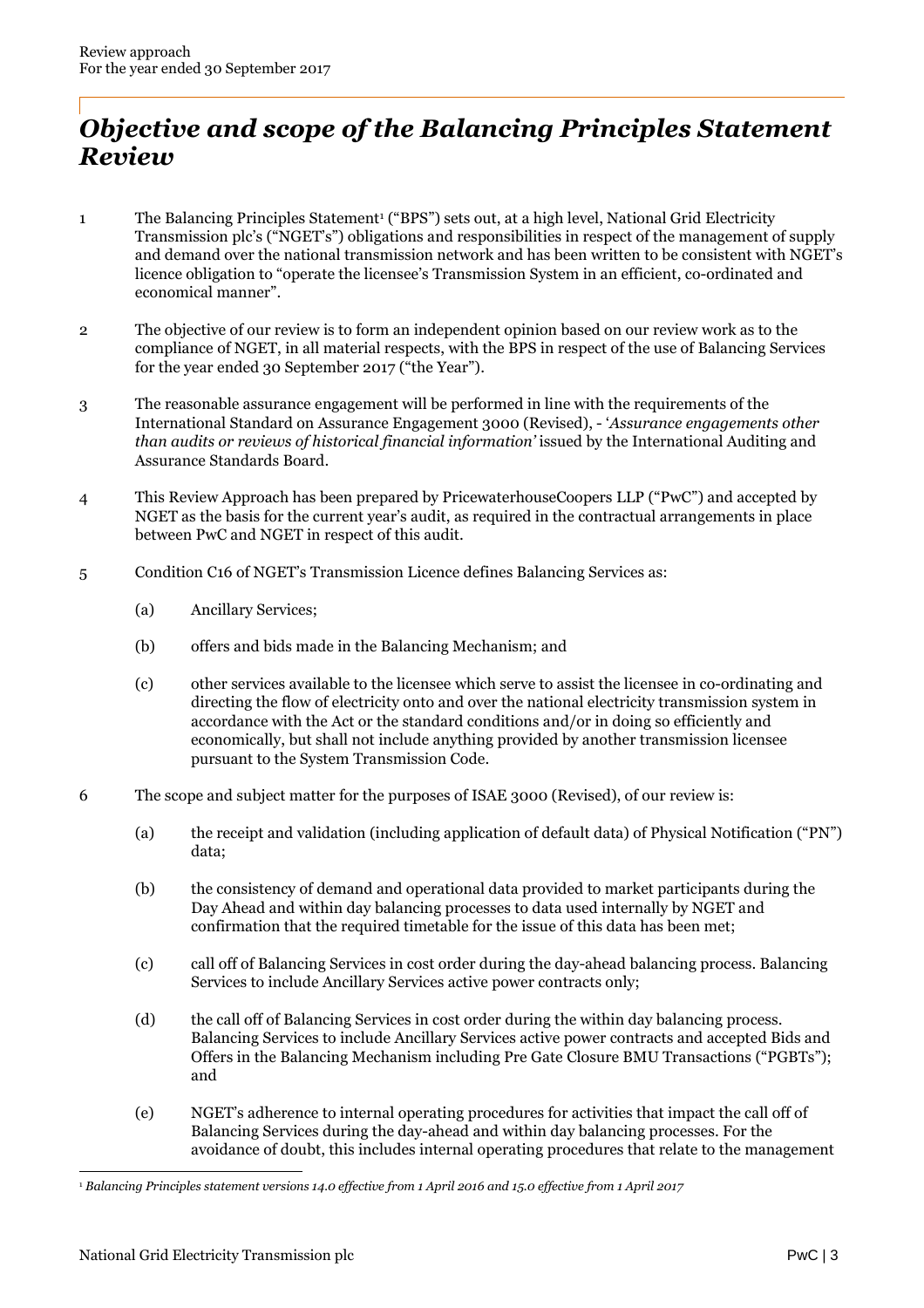of transmission constraints and response/reserve holdings during the day-ahead and within day balancing processes.

- 7 For the purpose of clarity we note that in assessing internal operating procedures relevant to the above activities, those aspects that involve engineering decisions that NGET make are expressly excluded from the scope of our review, as agreed with NGET.
- 8 In agreement with NGET we have excluded from the scope of our review the procedures of NGET which address the following activities described in the BPS:
	- (a) Emergency Instructions and Involuntary Reductions as described in the Grid Code for use in preserving system security in exceptional circumstances;
	- (b) operational planning activities undertaken prior to the Day Ahead stage;
	- (c) engineering decisions taken in the calculation of transmission constraints and response/ reserve holdings;
	- (d) engineering decisions made in the call off of Ancillary Services or acceptance of Bids and Offers in the balancing mechanism;
	- (e) the procurement of Balancing Services to provide services to external system operators via System-to-System Services;
	- (f) acceptance of arbitrage trades made within the Balancing Mechanism;
	- (g) the management and planning of transmission system outages; and
	- (h) the use of 'other services' as referred to in the definition of Balancing Services in paragraph 4 (c) above.
- 9 For the avoidance of doubt, it is not the responsibility of the BPS Auditor to:
	- (a) confirm that the BPS is consistent with legislation/statutory obligations;
	- (b) confirm that system security has been maintained at all times; or
	- (c) review the accuracy of forecast demand as prepared by NGET compared to actual demand.
- 10 In interpreting the BPS, we have relied on our own interpretation of that statement. We are not legal advisors and have not taken independent legal advice and shall therefore have no responsibility to NGET or the Office of Gas and Electricity Markets ("Ofgem") were a court to interpret or construe the BPS in a different way from us.

## *Call-off of Balancing Services in cost order*

- 11 As described above, we are required, as part of our review, to assess whether Balancing Services have been called-off in cost order. Part C paragraph 5 of the BPS, recognises that under certain circumstances it may not be possible to call-off Balancing Services in cost order and lists these circumstances. We have discussed the interpretation of cost order with NGET as it relates to our review and have agreed that we should apply the following assumptions to our review of the call-off of Balancing Services:
	- Balancing Services called-off during the day ahead balancing process (Ancillary Services active power contracts) have been selected based on lowest cost over the next 24 hour period.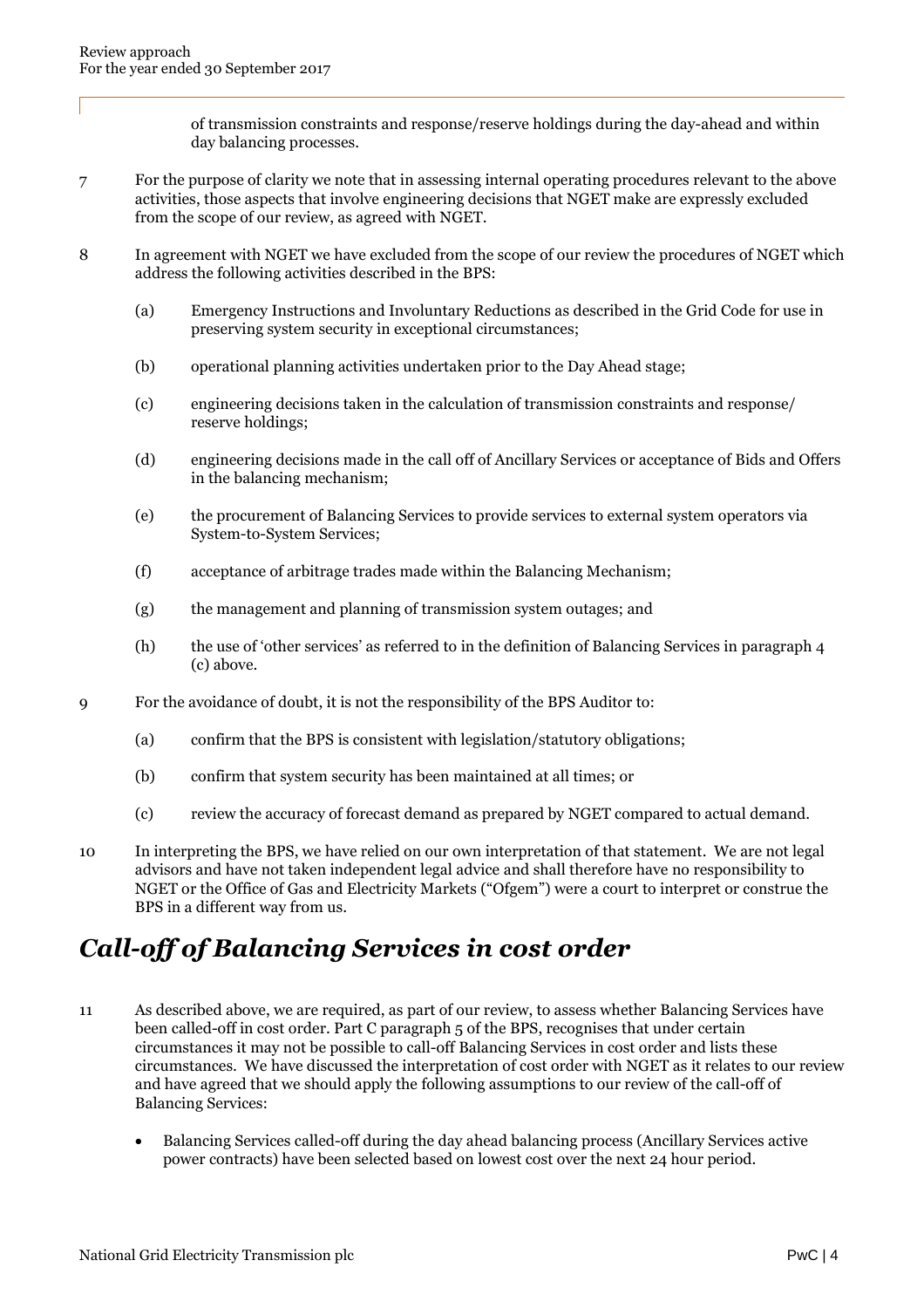- 12 Balancing Services called-off during the within day balancing process (Ancillary Services active power contracts and accepted Bids and Offers in the Balancing Mechanism) have been selected based on lowest cost over the subsequent 'Gate Closure period' following the service being called-off. The term 'Gate Closure period' is defined as the length of time between Gate Closure for a given Settlement Period and the end of that Settlement Period. Where it is not possible to call-off Balancing Services in cost order, Part C paragraph 5 of the BPS states that NGET may take account of the 'observed and declared dynamic operating characteristics of available generation and demand Balancing Services'. During the course of our work we have assumed that the observed operating characteristics, are those characteristics observed by NGET since NETA 'go-live' on 27 March 2001.
- 13 We have assumed that PN data forms part of the 'observed and declared dynamic operating characteristics of available generation'. As such, we have assumed that actions taken by NGET to mitigate risks to the security of the Transmission network arising from abnormal PN data is within the scope of Part C paragraph 5 of the BPS.

## *Review approach*

- 14 Our review approach consists of the following, in respect of NGET's use of Balancing Services:
	- (a) reviewing the computer systems and/or internal operating procedures that NGET have in place that relate to the use of Balancing Services;
	- (b) testing on a sample basis to the extent we considered necessary, the ongoing operation of the relevant computer systems and/or internal operating procedures during the Year; and
	- (c) testing on a sample basis to the extent that we considered necessary, the data processed by the relevant computer systems and/or internal operating procedures during the Year.
- 15 We will design our testing to provide reasonable assurance that the call-off of Balancing Services during the Year has been carried out in accordance with the sections of the BPS within the scope of our review.
- 16 In undertaking our review, we will assess the risk of a material non-compliance of the areas of the BPS within the scope of our review. In areas where we have identified specific risks, or where weaknesses have been identified in the operation of specific internal controls, these compliance tests will be supplemented by substantive tests of detail of the relevant underlying data. Our initial assessment of risks is presented in Appendix A below.
- 17 We will select eight Settlement Days for testing in the Year. The selection of the particular days reviewed will be based solely on our assessment of risk. It will represent a mixture of "normal" days and other days where we identify unusual factors (e.g. outages, weekends, clock change days or days around a specific event) which, in our view, represent a risk as to compliance with internal operating procedures.
- 18 In respect of our review of accepted Bids and Offers in the Balancing Mechanism we will select and review 48 half-hour periods within the eight sample days selected per paragraph 16 above. Our selection of half-hour periods reviewed will be weighted towards periods of high activity in the Balancing Mechanism and also where accepted Bids and Offers have resulted in higher System Buy Prices or lower System Sell Prices.
- 19 Where it is more efficient for us to do so, we will use Computer Assisted Audit Techniques ("CAATs") and run tests for the entire selected sample day. CAATs involve the use of data manipulation tools to perform automated tasks such as matching two or more types of records, identifying patterns and looking for anomalies.
- 20 Where we do not find sufficient samples of particular events/activities on the selected sample days we will select data from additional days to ensure that the sample sizes selected are in line with PwC policy.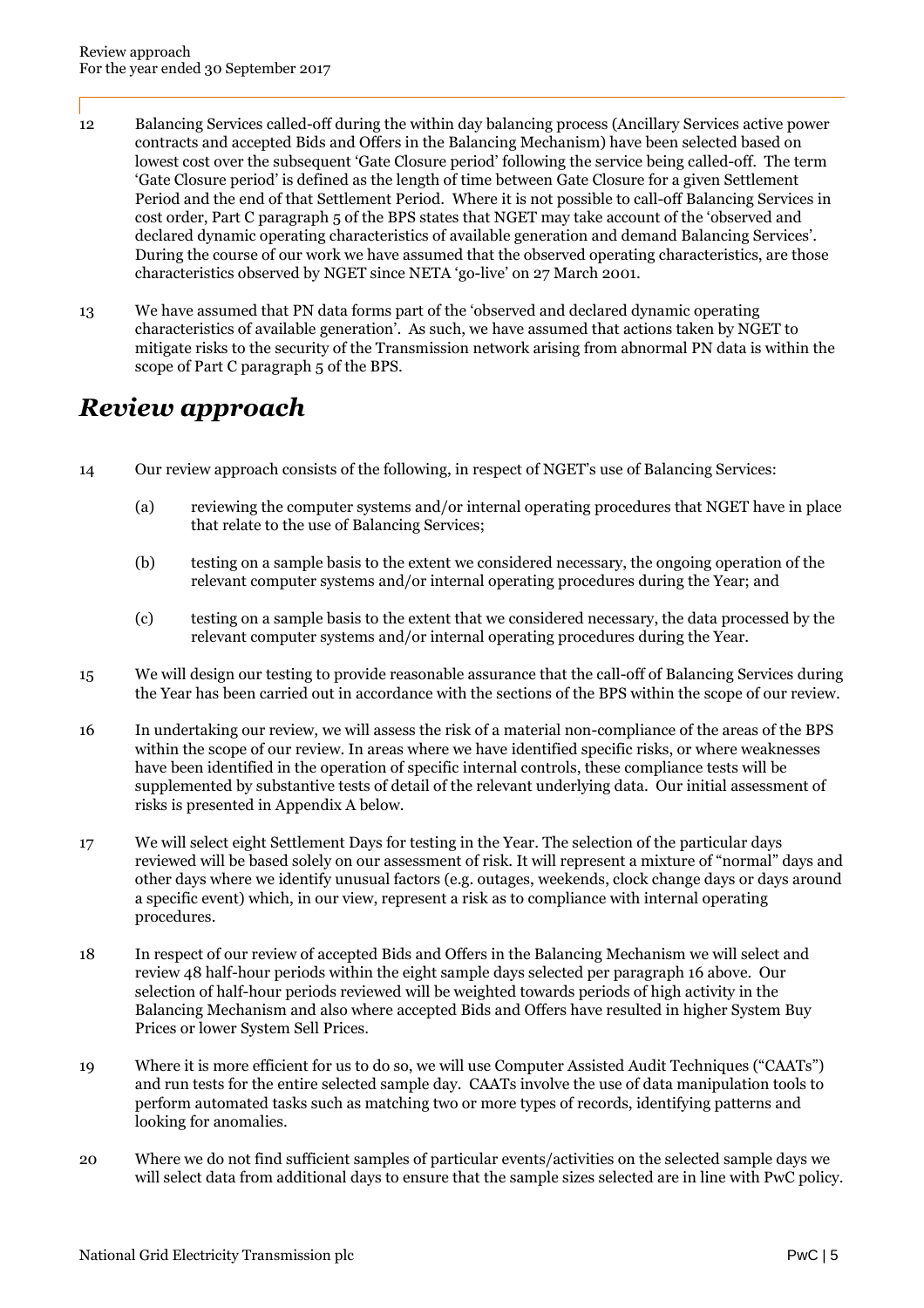21 Throughout our work, we will continue to monitor developments that impact upon the call-off of Balancing Services and where we identify a resulting risk in respect of our review we will assess the risk and determine an appropriate response.

# *Materiality*

- 22 We will plan and perform our review so as to be able to provide reasonable assurance that NGET has used the Balancing Services in all material respects in accordance with the BPS. A draft of our report is included in Appendix B below.
- 23 The assessment of what is material, and therefore what issues, if any, warrant inclusion in the BPS Report, is a matter of professional judgement. However, in applying this professional judgement, we will judge a failure on NGET's part to comply with the BPS as being material if, in our opinion, a reasonable professional person, considering NGET's adherence to the BPS in the round, would form a different view as to whether NGET had complied with the BPS dependent as to whether or not the matter was disclosed to them. In applying this judgement we will take into account the following factors:
	- (a) the extent to which the actual outcome would have been different had the principles set out in the BPS been applied;
	- (b) the surrounding circumstances at the time(s) of any failure to comply with the BPS;
	- (c) the aggregate impact in the Year of any failure to comply with the BPS; and
	- (d) the relative significance of the particular provision of the BPS that NGET have failed to comply with.

## *More detailed description of review work undertaken*

24 The review work that we have carried out can be divided into the main areas shown below.

# *Receipt and validation of Physical Notification data*

- 25 Validation/accepted data:
	- Sample test accepted data items, confirming data complies with required validation rules;
	- Review validation controls built into file transfers (e.g. record counts, control totals etc.); and
	- Identify and sample test key management controls over quality of data and, where relevant, sample test any instances where validation rules have been overridden for a valid reason.
- 26 Default data:
	- Sample test data items that have been defaulted to check that the correct default data has been applied; and
	- Sample test defaulted data items to check that a valid PN data submission has not been made by the relevant market participant.
- 27 Incidents/exceptions: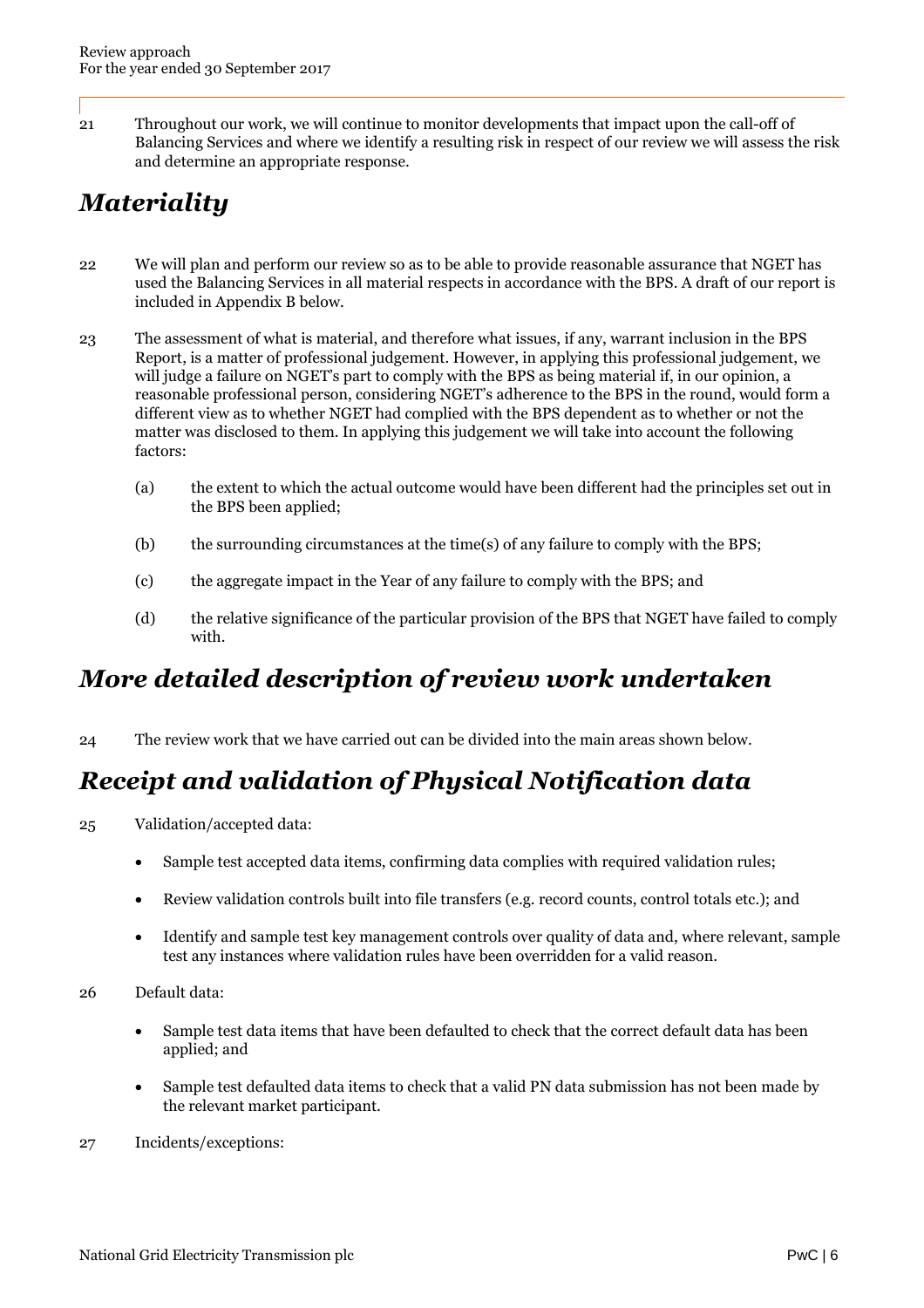- Review a sample of incidents where electronic transfer has been interrupted and of the actions taken designed to prevent data files being lost/duplicated;
- Review a sample of correspondence/help desk queries from market participants questioning rejection of a data files; and
- Sample test rejected items to check that data was rejected for a 'valid' reason.

### *The consistency of data provided to market participants during the "day-ahead" and "within-day" balancing processes to data used internally by NGET*

- 28 Accepted items and controls:
	- Sample test data items to check that the data had been submitted to the Balancing Mechanism Reporting Agent ('BMRA') directory in the required timescales;
	- Sample test data items, reviewing evidence that procedures have been complied with (e.g. sign off of checklist, evidence of review and approval of value);
	- Sample test controls over input of data to SORT/SPICE (e.g. sign off of input, one-for-one checking); and
	- Sample test data items to check values reported to BMRA to data input sheets.
- 29 Incidents/exceptions:
	- Review a sample of any complaints/disputes raised by market participants to identify any that related to the late provision of data; and
	- Review a sample of operational log/fault log for IT systems to check for any system failures that have resulted in late delivery of data.

### *The call-off of Ancillary Services contracts in cost order during the "day-ahead" balancing process*

- 30 Accuracy of data available:
	- Check for a sample of days that the list from which contracts has been selected agrees to a list of contracts in place at that time;
	- Sample test days to confirm that the assessment of the need for BM Startup contracts has been carried out as required and documented in procedures;
	- Confirm evidence of management's review and approval of decision; and
	- Sample test BM Startup contracts called, to check that the decisions have been made in accordance with documented procedures.
- 31 Analytical review:
	- Sample test BM Startup contracts called, to check the cost of contract compared to others available that met geographical or constraint limitations.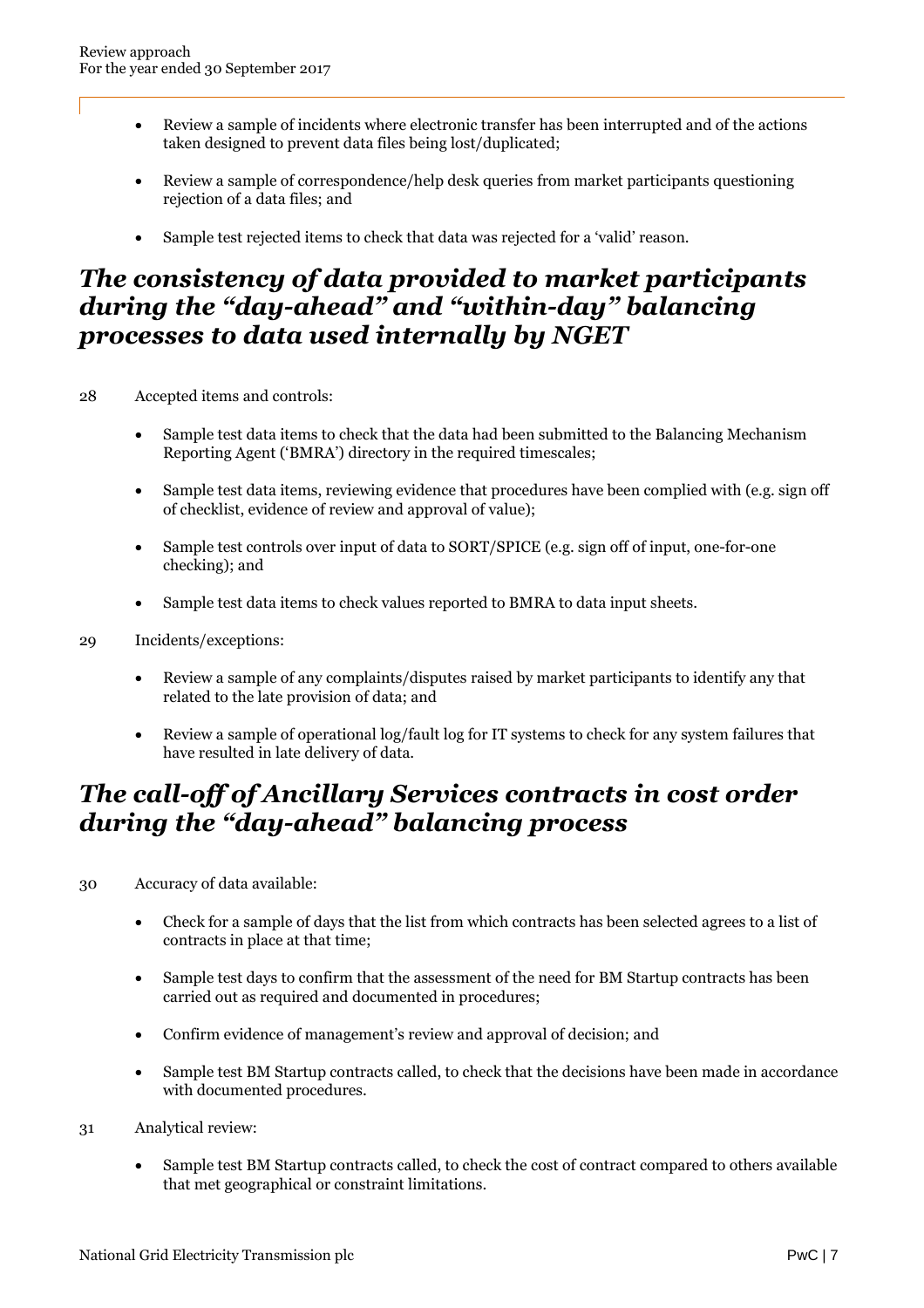### *The call-off of Balancing Services in cost order during the "within-day" balancing process*

32 Accuracy of data available:

- Confirm for a sample of days that the list from which Ancillary Services contracts has been selected agreed to a list of contracts in place at that time;
- Sample test days to confirm that the assessment of the need for Ancillary Services contracts has been carried out as required and documented in procedures;
- Check evidence of management's review and approval of decision;
- Sample test Ancillary Services contracts called, to check that the decision has been made in accordance with documented procedures;
- Confirm evidence of management's review and approval of decision; and
- Sample test PGBTs issued to check that the decision to issue the PGBT has been taken in accordance with the documented procedures.
- 33 Analytical review:
	- Sample test Ancillary Services contracts that have been called to review cost of contract compared to others available that met geographical or constraint limitations;
	- Sample test Bids/Offers to check that the "operational plan" indicates that balancing measures have been required and that the Bid/Offer accepted met requirement stated in the plan;
	- Sample test Bids/Offers accepted to check the preparation of the "operational plan" that identifies the need for balancing measures and check that this has been prepared in accordance with documented procedures;
	- Sample test Bids/Offers to confirm whether accepted Bid/Offers have been the least cost of the Bids/Offers available. Where this was not the case, review any explanation provided by NGET control engineers and check this explanation against the available information. We will review explanations provided by NGET for instances where the least cost Bid/Offer was not accepted for reasonableness. We are not, by profession, engineers and our challenge on engineering decisions is therefore limited as to whether the explanation seemed to us reasonable;
	- Review evidence of authorisation/post-event review of decision by management;
	- Review analytically Bids/Offers accepted over the course of review Year to seek to identify whether any Balancing Mechanism Units appeared to be selected more frequently than others;
	- Sample test the PGBTs issued to check that such an action was appropriate in view of the operational plan produced;
	- Sample test the PGBTs issued to check that a suitable number of PGBT Offers has been received by NGET prior to the decision to select a specific generating unit, and that the PGBT issued formed part of the least cost solution, subject to constraints, and displayed no bias.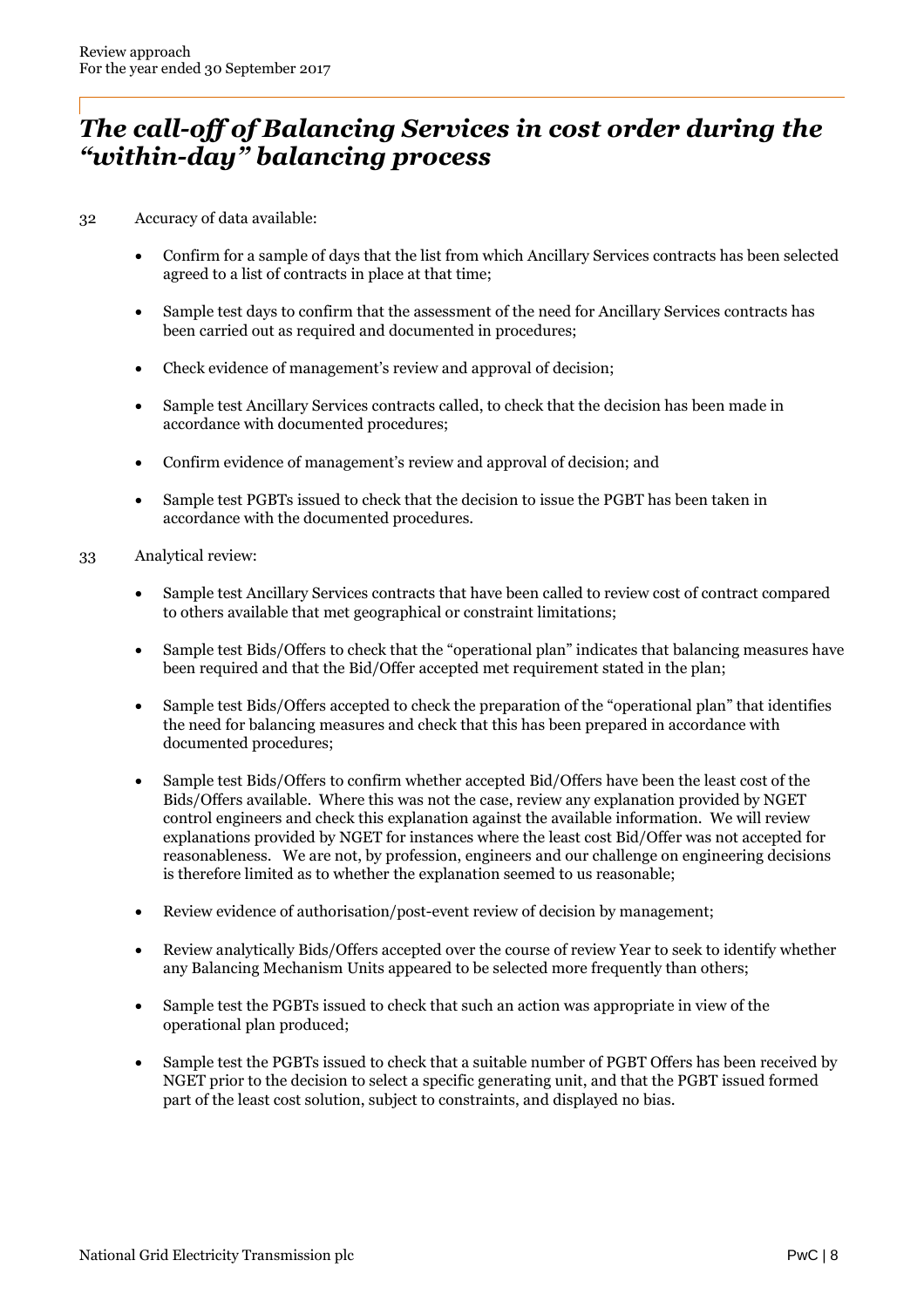# *General IT Controls Testing*

- 34 The majority of transactions regarding input and output of data are sent and processed electronically. Consequently, we will review the strength of the IT controls existing over these areas.
- 35 Our review will focus on the following in respect of controls over SPICE and SORT:
	- a. Program development;
	- b. Program changes;
	- c. Computer Operations; and
	- d. Access to programs and data.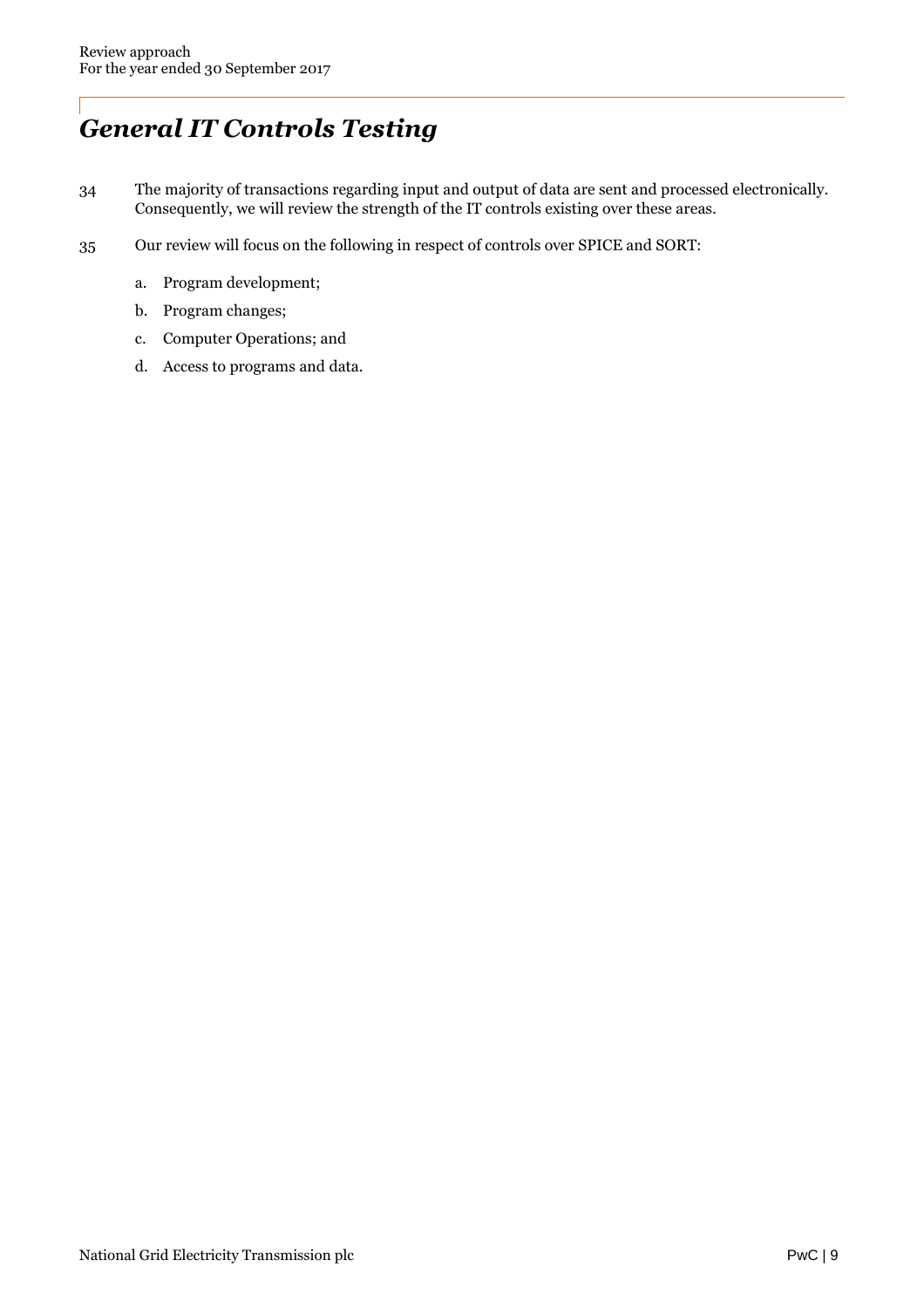# *Appendix A: - Risk and response table*

| <b>Risk</b>                                                                                                                                                                                                                                                                                                                                                                                                                                                                                                                                                                                                                                                                                                                              | <b>Our response</b>                                                                                                                                                                                                                                                                                                                                                                                                                                                                       |
|------------------------------------------------------------------------------------------------------------------------------------------------------------------------------------------------------------------------------------------------------------------------------------------------------------------------------------------------------------------------------------------------------------------------------------------------------------------------------------------------------------------------------------------------------------------------------------------------------------------------------------------------------------------------------------------------------------------------------------------|-------------------------------------------------------------------------------------------------------------------------------------------------------------------------------------------------------------------------------------------------------------------------------------------------------------------------------------------------------------------------------------------------------------------------------------------------------------------------------------------|
| Engineering decisions not most economical:<br>Decisions to accept bids and offers are made to comply with<br>variety of parameters, for example the frequency and<br>constraints between zones. While such decisions will<br>achieve the requirements per other parameters they may not<br>always be the most economical contract.                                                                                                                                                                                                                                                                                                                                                                                                       | As auditors we recognise our limitation in determining<br>whether such decisions were most appropriate in the given<br>circumstances. We will obtain a representation from NGET<br>that such decisions made did not have any more economical<br>alternatives.                                                                                                                                                                                                                             |
| Retrospective amendments to data<br>Errors may be noted in balancing data which is available in<br>the balancing systems or data which is published on the<br>BMRS. Such errors may have to be retrospectively<br>amended. Incorrect data presents a risk of errors in the<br>balancing process.                                                                                                                                                                                                                                                                                                                                                                                                                                         | Through discussions with NGET we will identify any such<br>errors which identified by management. Based on the<br>nature of errors and the subsequent analysis, performed by<br>NGET, of the impact of these errors we will formulate<br>additional tests to confirm compliance with the<br>requirements of BPS.                                                                                                                                                                          |
| System failures (failure of balancing systems and<br>other events affecting balancing process)<br>System failures may require the operations staff to:<br>Perform certain actions and subsequently recover<br>systems and potentially data; or<br>Take special decisions to ensure continuity of the<br>balancing process.<br>Such events increase the risk of error or actions that are not<br>consistent with the BSC.                                                                                                                                                                                                                                                                                                                 | Through discussion with Market operations staff and review<br>of Elexon circulars, we will identify any system failures<br>experienced. We will determine the impact of any such<br>failures on operational activities and review recovery actions<br>taken.                                                                                                                                                                                                                              |
| Operations during balancing mechanism system<br>outages<br>Balancing systems outages can be planned or unplanned<br>and occur due to various reasons. The severity of these<br>outages can vary and consequently NGET's response will<br>depend on the conditions existing during the outage.<br>During some outages data is required to be input manually<br>into the system and there is a greater risk of error than<br>where this is performed electronically using a stable and<br>proven system. Also, where system failure, including failure<br>of communication links, requires fall back to manual<br>processes there is again a greater risk of error as operations<br>staff implement processes they are less familiar with. | As part of our more detailed planning for the assignment we<br>will identify key manual inputs and interactions with the<br>systems and will tailor our review work programme to<br>address the inherent risk of these activities.<br>As above we will identify, through discussion with Market<br>operations staff and review of appropriate event logs,<br>periods where manual processes were implemented and<br>develop appropriate tests to review the validity of actions<br>taken. |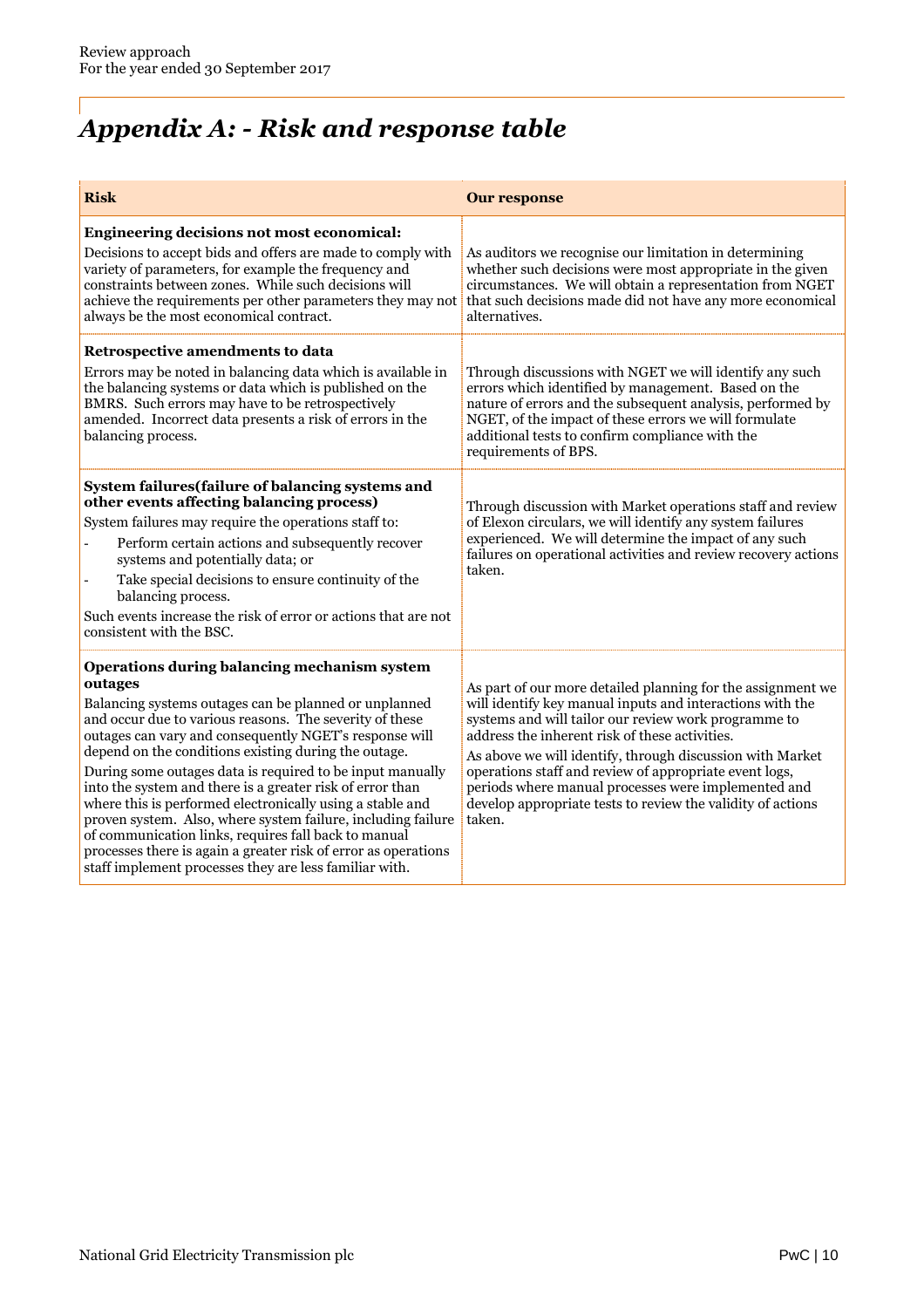# *Appendix B – Draft of our review opinion*

The Directors National Grid Electricity Transmission plc National Grid House Warwick Technology Park Gallows Hill Warwick CV34 6DA

Our ref: CW

Dear Sirs

### **Report on compliance with the Balancing Principles Statement for the year ended 30 September 2017 ("the Year")**

- 1 We have reviewed the extent to which National Grid Electricity Transmission plc ("NGET"), in its procurement and use of Balancing Services, has complied with the Balancing Principles Statement ("BPS") for the year ended 30 September 2017.
- 2 We have completed this audit work in accordance with the Form of Agreement, Project Proposal WS942194761 agreed between ourselves and National Grid Gas Plc on 11 December 2017.
- 3 Unless the context otherwise requires, words and expressions defined in the BPS, which is a document prepared by NGET pursuant to Paragraph 5 of Condition 16 of its Transmission Licence, have the same meanings in this report as in that statement. During the Year, the BPS has been updated. The versions relevant to our opinion are:
	- a. Version 14.0 dated 1 April 2016; and
	- b. Version 15.0 dated 1 April 2017.

### **Respective responsibilities of NGET and Balancing Principles Statement Auditor**

- 5 NGET is responsible for taking all reasonable steps to ensure its compliance with the BPS, in respect of its use of Balancing Services.
- 6 It is our responsibility, within the Terms of Reference, to review on a sample basis, the compliance of NGET with the BPS in respect of the use of Balancing Services. This work is performed with a view to expressing an independent opinion as to whether NGET has complied with the relevant requirements in the Balancing Principles Statement.

### **Independence and Quality Control**

- 7 We complied with the Institute of Chartered Accountants in England and Wales (ICAEW) Code of Ethics, which includes independence and other requirements founded on fundamental principles of integrity, objectivity, professional competence and due care, confidentiality and professional behaviour.
- 8 We apply International Standard on Quality Control (UK) 1 and accordingly maintain a comprehensive system of quality control including documented policies and procedures regarding compliance with ethical requirements, professional standards and applicable legal and regulatory requirements.

### **Basis of review and scope of work**

9 We have performed the reasonable assurance engagement in line with the requirements of the International Standard on Assurance Engagement 3000 (Revised), - '*Assurance engagements other*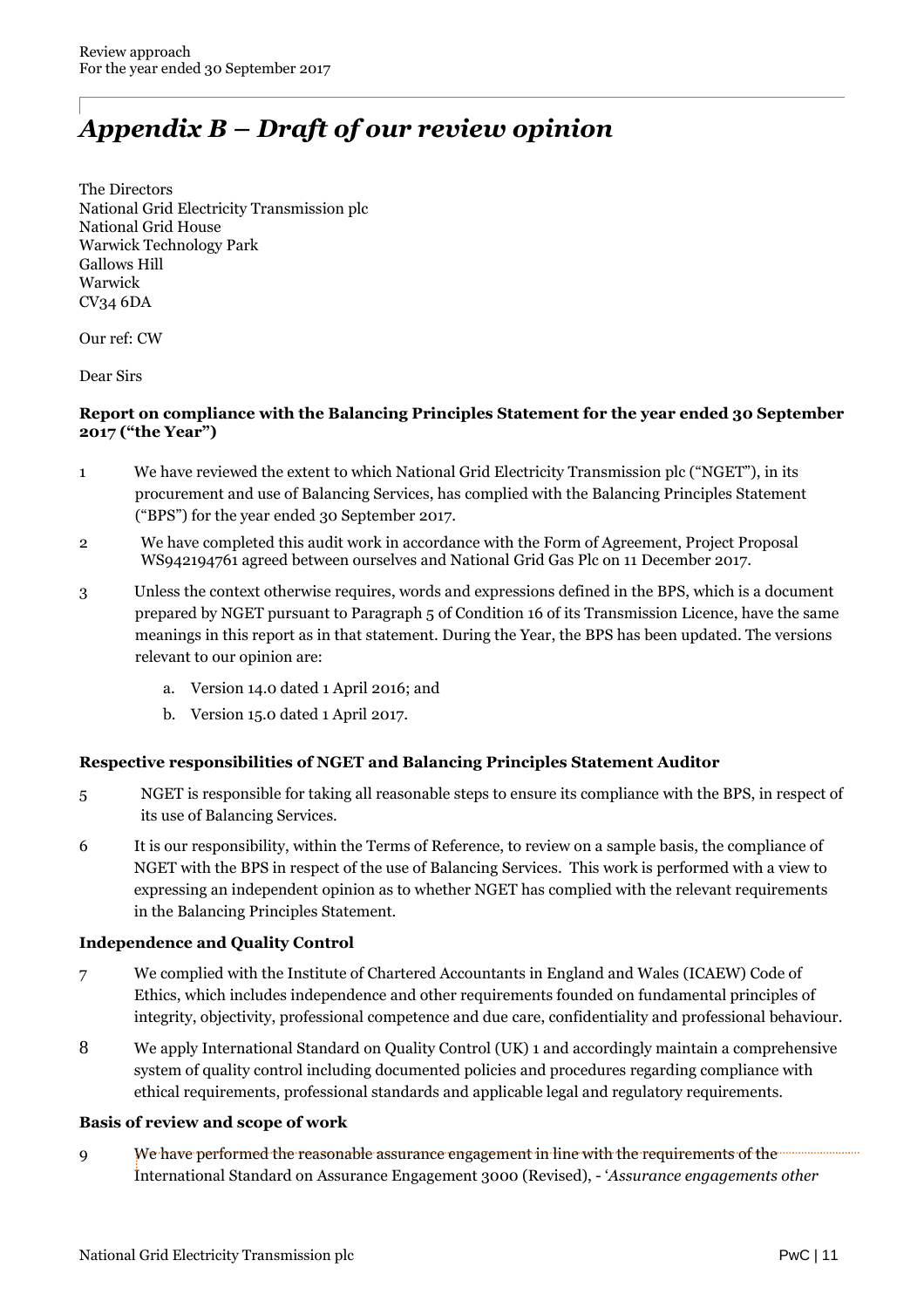*than audits or reviews of historical financial information'* issued by the International Auditing and Assurance Standards Board. .

- 10 We have planned and performed our review in accordance with our review approach dated X November 2017, which we have agreed with NGET and which is set out in our document "Supplement to the Balancing Principles Statement report for the year ended 30 September 2017" ("the Supplement") which we have sent to both NGET and the Office of Gas and Electricity Markets ("Ofgem").
- 11 The Supplement provides a detailed description of the approach we have adopted to the review. In particular, it describes those aspects of Balancing Services that we have examined during our review and those which are outside the scope of this review. Our review included an examination, on a test basis, of both the Balancing Services procured and used by NGET, and of the estimates and judgements made by NGET in using Balancing Services. This report should be read in conjunction with the Supplement.
- 12 In reaching our conclusion we assessed the risk of a material breach of the way NGET has used Balancing Services compared with the requirements of the BPS, whether caused by fraud or other irregularity or error, and determined the adequacy of procedures and controls established by NGET to eliminate or reduce such risks.

### **Opinion (DRAFT FOR ILLUSTRATION PURPOSES ONLY)**

- 13 Based on our procedures, in our opinion, NGET has complied with the relevant requirements in the Balancing Principles Statement in all material respects, during the year ended 30 September 2017, with regards to:
	- the receipt and validation (including application of default data) of Physical Notification ("PN") data;
	- the consistency of demand and operational data provided to market participants during the Day Ahead and within day balancing processes to data used internally by NGET and confirmation that the required timetable for the issue of this data has been met;
	- the call off of Balancing Services in cost order during the Day Ahead balancing process. Balancing Services to include Ancillary Services active power contracts only;
	- the call off of Balancing Services in cost order during the within day balancing process. Balancing Services to include Ancillary Services active power contracts and accepted Bids and Offers in the Balancing Mechanism including Pre Gate Closure BMU Transactions ("PGBTs"); and
	- NGET's adherence to internal operating procedures for activities that impact the call off of Balancing Services during the day-ahead and within day balancing processes. For the avoidance of doubt, this includes internal operating procedures that relate to the management of transmission constraints and response/reserve holdings during the day-ahead and within day balancing processes.

### **Use of this report**

- 14 This report is intended solely for the use of the Directors of NGET and Ofgem. While we acknowledge that this report will be published on the NGET website, this is for information purposes only and we do not intend that it should be relied upon by anyone other than the parties mentioned above (where terms are agreed with Ofgem in writing).
- 15 The maintenance and integrity of that website is the responsibility of the Directors of NGET. The work that we carried out does not involve consideration of the maintenance and integrity of that website and, accordingly, we accept no responsibility for any changes that may have occurred to this report since it was initially presented on the website.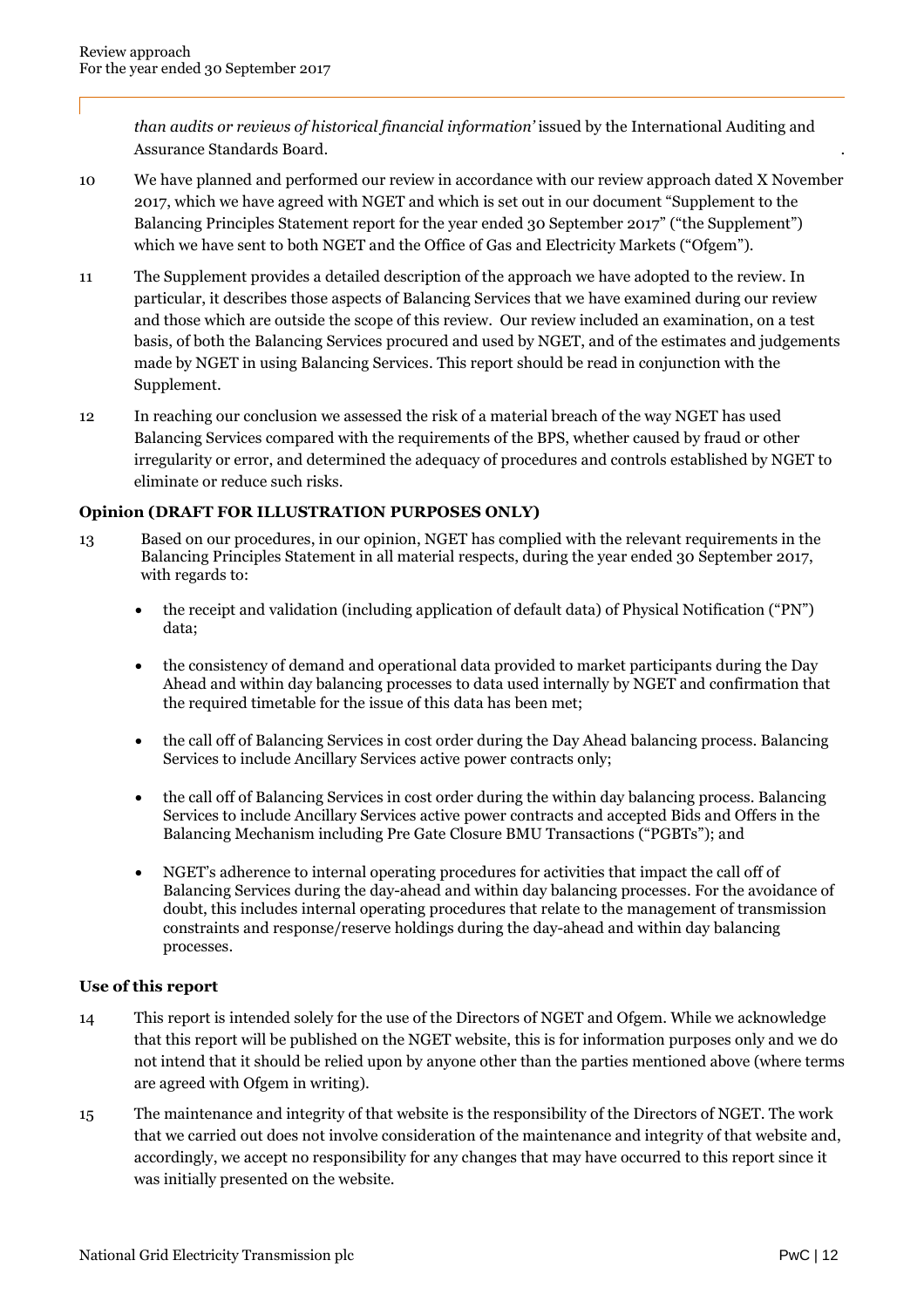16 This report has been prepared in the expectation that NGET and Ofgem will have sufficient experience of Balancing Services to understand the scope of our review without further background explanation and to evaluate the contents of this report in the context of the scope of our work.

Yours faithfully

PricewaterhouseCoopers LLP, Birmingham Chartered Accountants